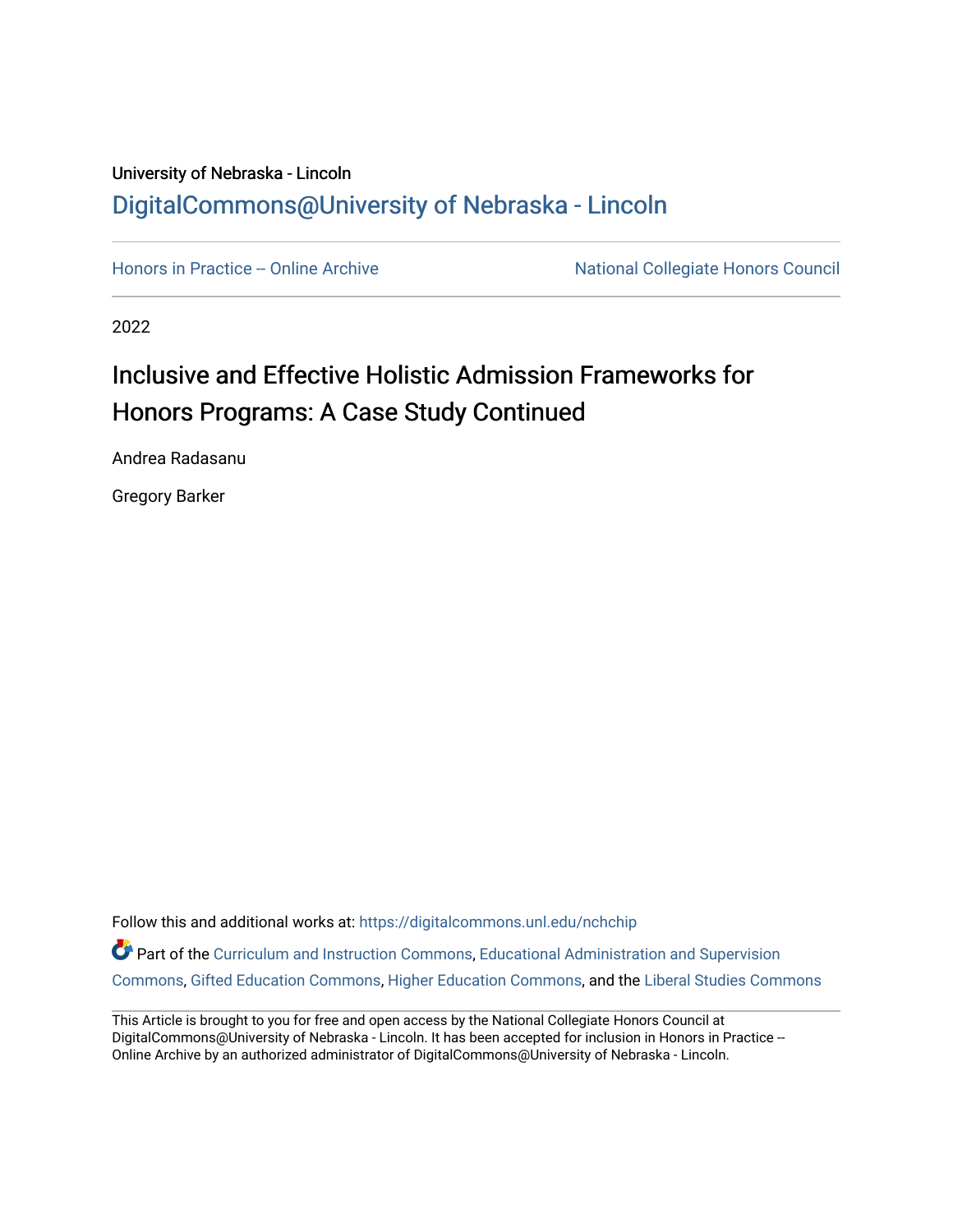# **Inclusive and Effective Holistic Admission Frameworks for Honors Programs: A Case Study Continued**

# Andrea Radasanu and Gregory Barker

Northern Illinois University

**Abstract:** This study continues an earlier (2021) examination of a program's move from an admissions framework that used standardized test score thresholds to a test-blind holistic review. While the initial study evinced holistic review as a more equitable gateway to honors education for students from underserved backgrounds (as compared to admission frameworks that rely heavily on SAT/ACT thresholds), the current study further substantiates this finding as the program fully transitions to its subsequent admission cycle. In addition to affirming holistic admissions practice as effective for diversifying honors populations, the study considers two additional results. First, the holistic review rubric is assessed from the lenses of equity and efficacy. The revised rubric and the rationale for revision are provided. Results indicate that high school GPA and co- and extra-curricular involvement are key predictors of success in honors programs. Second, researchers track annual achievement and involvement of students in the fall 2020 cohort based on which admission track they followed. Students admitted through holistic review without SAT/ACT scores tend to be more involved in the program but experience difficulty in maintaining the minimum honors GPA in their first year. Results offer a backdrop for important discussions currently underway in the honors community regarding how to best provide equitable gateways and welcoming and supportive programs that give students tools for success in honors.

**Keywords:** holistic admissions review; educational equalization; standardized tests; student retention; Northern Illinois University (IL)–Honors Program

**Citation:** *Honors in Practice*, 2022, Vol. 18: 29–44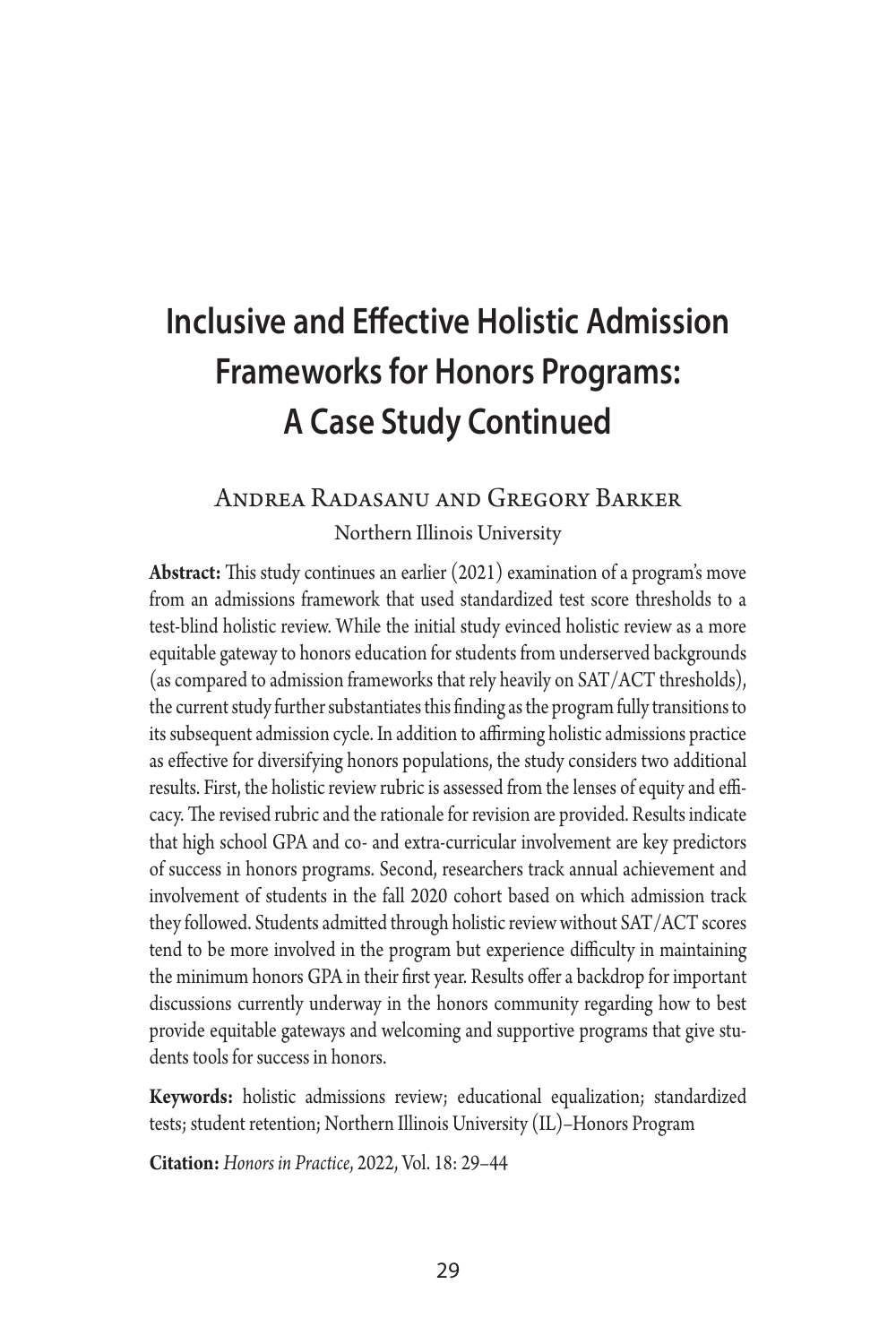#### **introduction**

 $\bf{D}$  ecently, honors programs and colleges have reflected on the systemic  $\mathbf{\Lambda}$  issues of excluding underrepresented minorities and the challenging historical association of honors education with elitism (Cognard-Black & Spisak, 2021). The authors of the National Collegiate Honors Council (NCHC) position paper *Honors Enrollment Management: Toward a Theory and Practice of Inclusion* (2020) explain that the promotion of diversity and inclusion in honors programs depends on many practices beyond admissions, although replacing the reliance on standardized test scores with holistic review is a crucial step. In an article published last year in this journal, "The Role of Admissions Practices in Diversifying Honors Populations: A Case Study" (2021), we shared the experience of the Northern Illinois University Honors Program (NIU UHP) shifting the honors admission protocol from one relying heavily on standardized test scores to a test-blind holistic process. As reported in that study, holistic admissions helped produce an honors applicant pool and first-year cohort that were significantly more ethnically diverse than in prior years. In addition, the study reported on the first iteration of the holistic review mechanism, and we offered a rationale for the review rubric measures, focusing especially on the goal of not embedding privilege in the new admissions process (Radasanu & Barker, 2021).

A year later, we are eager to provide further findings. First, additional data support the contention that holistic review helps diversify honors populations. In the first study, we tracked the transitional year in which applicants to the honors program could qualify via high school GPA (HSGPA) and standardized test score (ACT/SAT) minimums or through holistic review, which was test blind. In the following recruitment year for fall 2021, having fully transitioned to holistic review, we were able to see that the pattern of ethnic diversification of the honors applicant pool and cohort continued. Second, we followed the 2020 first-year cohort through their first year in the NIU UHP to see whether the mode of entry (through minimum test and HSGPA scores versus holistic review) helped predict either GPA program eligibility at the end of the first year or level of activity in the program. Third, we wanted to assess the efficacy of the rubric used for holistic admission review in 2019– 2020. We found that HSGPA and engagement or involvement measurements provided the most meaningful predictors of both success and engagement in the NIU UHP while some of the other measures offered little or no predictive value. Here, we offer a discussion about the rubric updates that were implemented to address both efficacy and equity.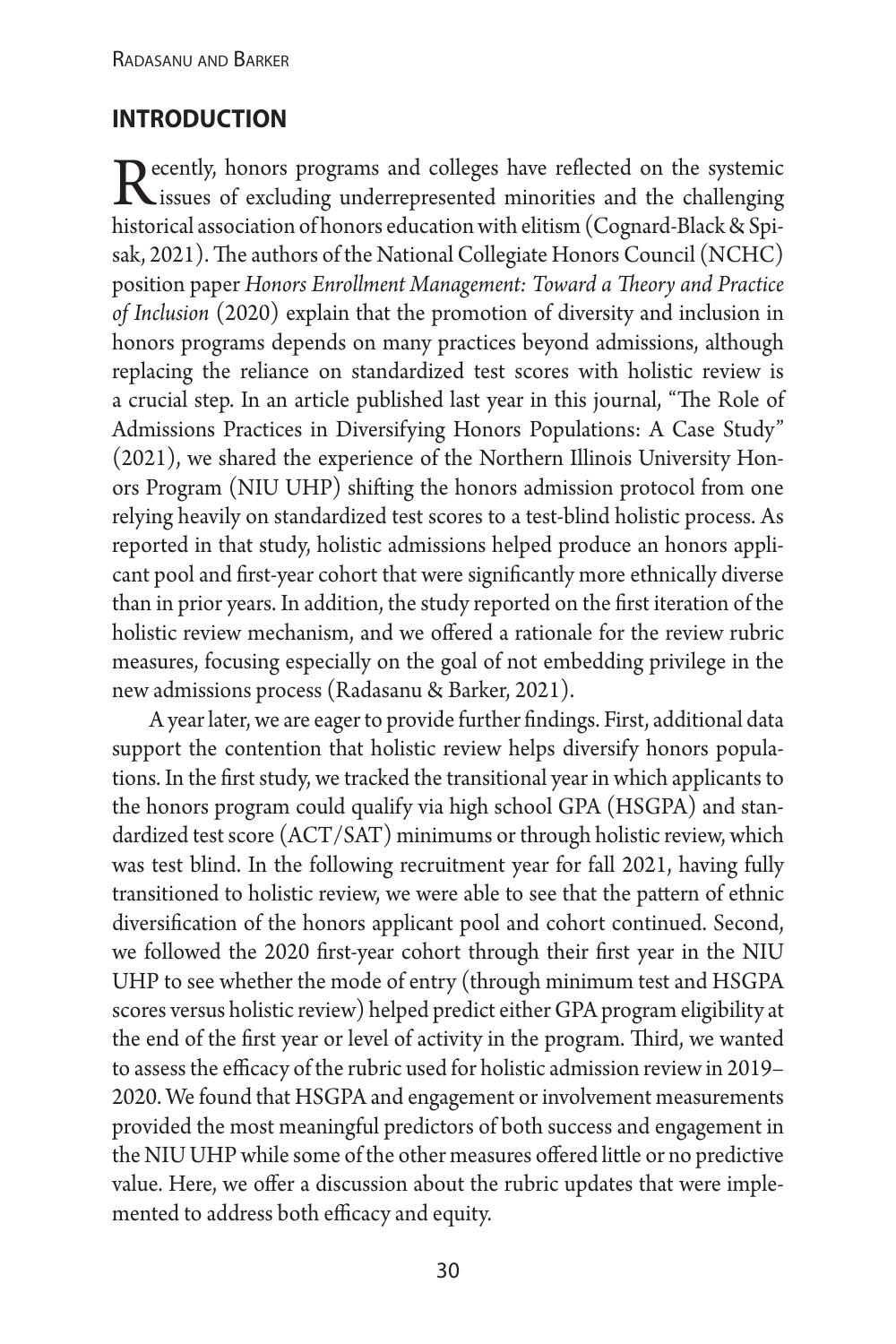The two-year study of NIU UHP's transition to holistic admission review confirms that holistic review provides a more equitable gateway into honors programs and offers an example of how to develop a rubric that captures important aspects of applicants' qualifications and experiences. Holistic review also confronts honors programs with the challenge of providing students with welcoming and supportive programs in which they can meet their goals. After one year in the NIU UHP, some important differences emerged between students who entered the program holistically without the qualifying ACT/SAT scores and the ones who met the ACT/SAT scores previously required to qualify for the program. On the one hand, many students who would not have been admitted through the now-defunct standardized test score cutoffs thrived in the program in their first year. Indeed, they outpaced their test-score eligible counterparts (slightly) in their participation in the program (taking courses and doing co-curricular experiences). On the other hand, those who were admitted through holistic review maintained the honors-eligible 3.3 GPA at significantly lower rates than students who entered the program with a qualifying ACT/SAT score. This disparity coincided with an equity gap for Black and Hispanic students, who disproportionately benefited from the holistic review gateway during the 2020 recruitment cycle. While the results are likely influenced by the fact that this cohort started college during the COVID-19 pandemic, the findings still challenge the program and the honors community to consider retention and student success as honors education continues its self-reflection on what it means to balance inclusion and access with the supports necessary for students to succeed.

# **diversifying honors populations through holistic review**

In 2019–2020, the NIU UHP transitioned from automatic admission thresholds, whereby students were excluded if their HSGPA and/or their standardized test score was below a specific level, to test-blind holistic review of applications. The study conducted at that time and published in this journal provided hopeful results regarding the increased diversity both in the applicant pool and first-year entering cohort that seemed to be the result of the shift in the admissions protocol (Radasanu & Barker, 2021). The dramatic increase in the ethnic diversity of the first-year class in 2019–2020 gives a powerful indication that gatekeeping was responsible for at least part of the former lack of ethnic diversity in the program. With the opportunity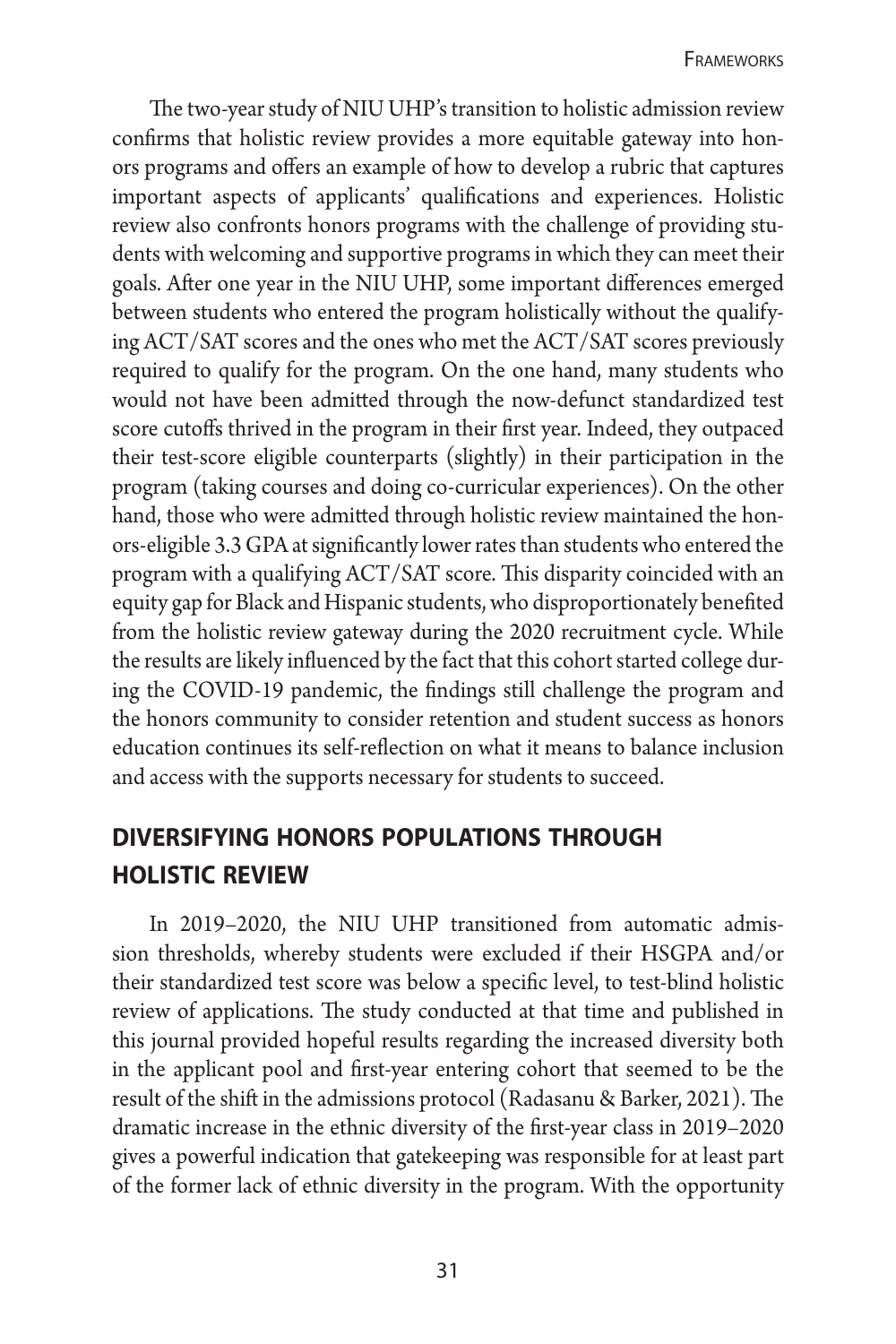to witness another admission cycle, one that was entirely test blind, we have further confidence that holistic test-blind review of applications provides a potent tool to help increase the diversity of the program.

The proportion of White students in both the applicant pool and the enrolled cohort fell from 2019 to 2021. In fall 2019, 70% of honors applicants and 79% of the enrolled cohort were White. In fall 2021, 54% of honors applicants and 50% of the enrolled cohort were White (Tables 1 and 2). While this group continues to be overrepresented compared to NIU's first-year class (31% of which was White), there is a clear movement toward alignment with the overall NIU population (Table 3). Black and Hispanic students applied to and joined the NIU UHP in higher numbers than previously and as a higher percentage of each group. In the two preceding years, the number of Black applicants to the honors program jumped by 308% and that of Hispanic applicants by 377%. These two groups are known to be most negatively impacted by standardized test scores (ACT Profile Report, 2020). Encouragingly, the Hispanic cohort in honors is slightly overrepresented with respect to the overall composition of NIU's incoming first-year class in fall 2021 (Table 3).

|                           | <b>Total Applicants 2019</b> |      |       | <b>Total Applicants 2020</b> | Total Applicants 2021 |               |
|---------------------------|------------------------------|------|-------|------------------------------|-----------------------|---------------|
| Ethnicity                 | Count                        | $\%$ | Count | $\frac{0}{0}$                | <b>Count</b>          | $\frac{0}{0}$ |
| Asian Non-Hispanic        | 21                           | 9%   | 22    | 9%                           | 15                    | 5%            |
| <b>Black Non-Hispanic</b> | 12                           | 5%   | 30    | 12%                          | 49                    | 13%           |
| Hispanic                  | 13                           | 6%   | 26    | 11%                          | 62                    | 25%           |
| Other                     | 23                           | 10%  | 15    | 6%                           | 13                    | 3%            |
| White Non-Hispanic        | 158                          | 70%  | 154   | 62%                          | 147                   | 54%           |
| Totals                    | 227                          | 100% | 247   | 100%                         | 286                   | 100%          |

|  |  |  | TABLE 1. HONORS FIRST-YEAR APPLICATIONS BY ETHNICITY |  |
|--|--|--|------------------------------------------------------|--|
|--|--|--|------------------------------------------------------|--|

| TABLE 2. NEW FIRST-YEAR HONORS STUDENTS BY ETHNICITY |  |  |  |
|------------------------------------------------------|--|--|--|
|------------------------------------------------------|--|--|--|

|                    | <b>Fall 2019</b> |      |       | <b>Fall 2020</b> | <b>Fall 2021</b> |               |
|--------------------|------------------|------|-------|------------------|------------------|---------------|
| Ethnicity          | Count            | %    | Count | %                | <b>Count</b>     | $\frac{0}{6}$ |
| Asian Non-Hispanic |                  | 4%   | 13    | 7%               |                  | 4%            |
| Black Non-Hispanic | 6                | 5%   | 20    | 11%              | 30               | 16%           |
| Hispanic           | 13               | 10%  | 26    | 14%              | 47               | 25%           |
| Other              |                  | 3%   | 11    | 6%               |                  | 5%            |
| White Non-Hispanic | 104              | 79%  | 112   | 62%              | 95               | 50%           |
| Totals             | 132              | 100% | 182   | 100%             | 188              | 100%          |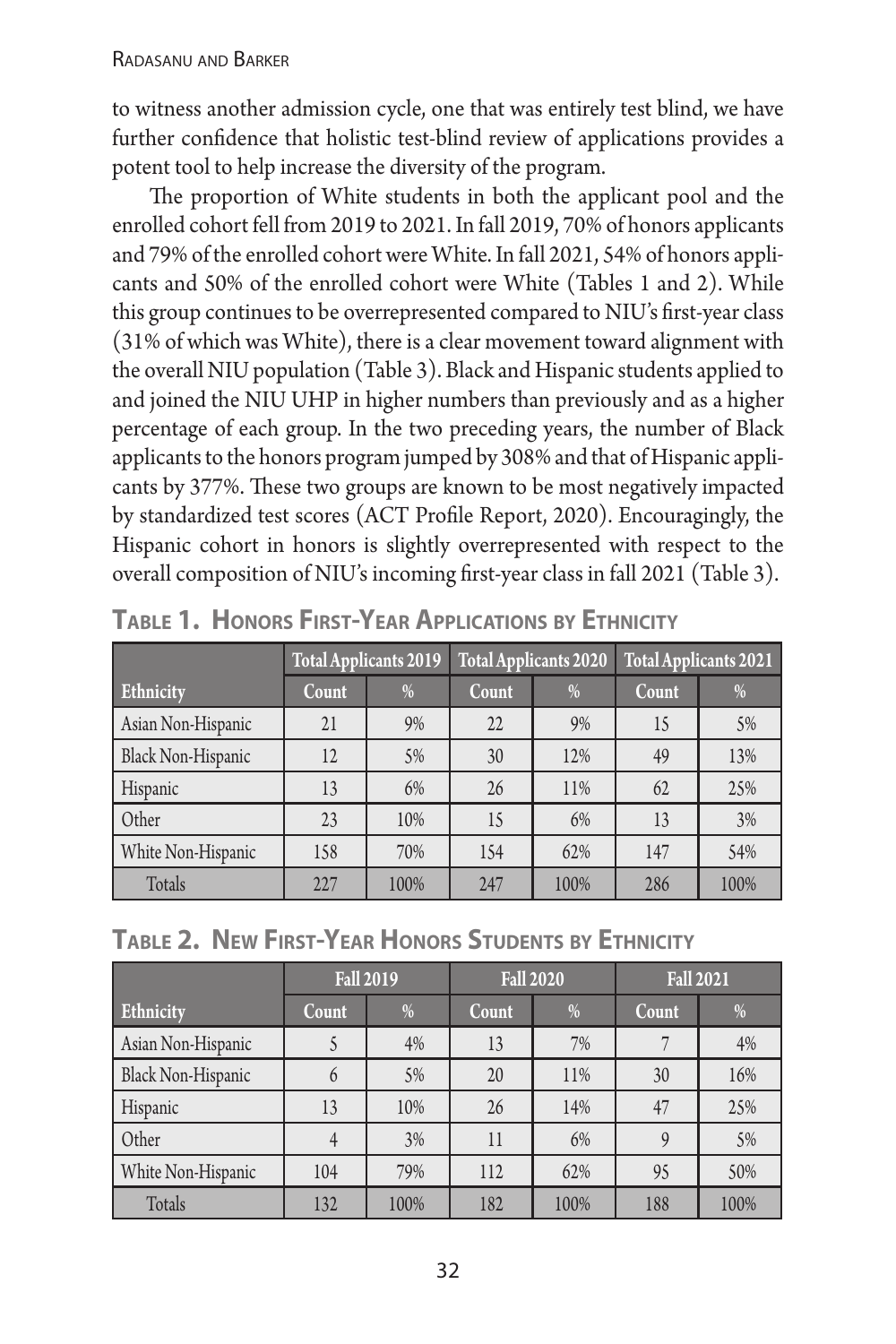# **fall 2020 first-year cohort: eligibility and program participation**

As well as continuing to see if the initial shifts in the admissions regime helped the NIU UHP become more ethnically representative of NIU's population, we followed the 2020 first-year cohort to assess if the mode of entry into the program was related to student success and program participation. Student success was measured by attainment of an honors-eligible GPA (3.3 cumulative or higher), and participation in the program was measured by taking honors courses or completing significant co-curricular experiences within that first year at NIU. We also sought to understand whether student ethnicity was related to either GPA eligibility or program engagement.

### **GPA Eligibility**

Table 4 breaks down eligibility by the way incoming first-year students were admitted into the NIU UHP in fall 2020. Students were admitted either through automatic admission standards (a combination of HSGPA

**Table 3. First-Year Honors vs. NIU Cohort Percent by Ethnicity (Fall 2021)**

| Ethnicity          | % of Honors Cohort | % of NIU Cohort |
|--------------------|--------------------|-----------------|
| Asian Non-Hispanic | 4%                 | 4%              |
| Black Non-Hispanic | 16%                | 38%             |
| Hispanic           | 25%                | 22%             |
| Other              | 5%                 | 5%              |
| White Non-Hispanic | 50%                | 31%             |
| Totals             | 100%               | 100%            |

#### **Table 4. Honors GPA Eligible End of First Year (3.3+) for Fall 2020 Cohort**

|                       | Holistic<br>Honors<br>Eligible<br>Spring 2021<br>$\#$ |     | Test (ACT/SAT) |                                          | <b>All</b> |                                   |
|-----------------------|-------------------------------------------------------|-----|----------------|------------------------------------------|------------|-----------------------------------|
| Eligibility           |                                                       |     | $\#$           | <b>Honors</b><br>Eligible<br>Spring 2021 | #          | Honors<br>Eligible<br>Spring 2021 |
| Admit Non-Conditional | 73                                                    | 66% | 73             | 81%                                      | 146        | 73%                               |
| Admit Conditional     | 22                                                    | 41% | 13             | 92%                                      | 35         | 60%                               |
| Totals                | 95                                                    | 60% | 86             | 83%                                      | 181        | 71%                               |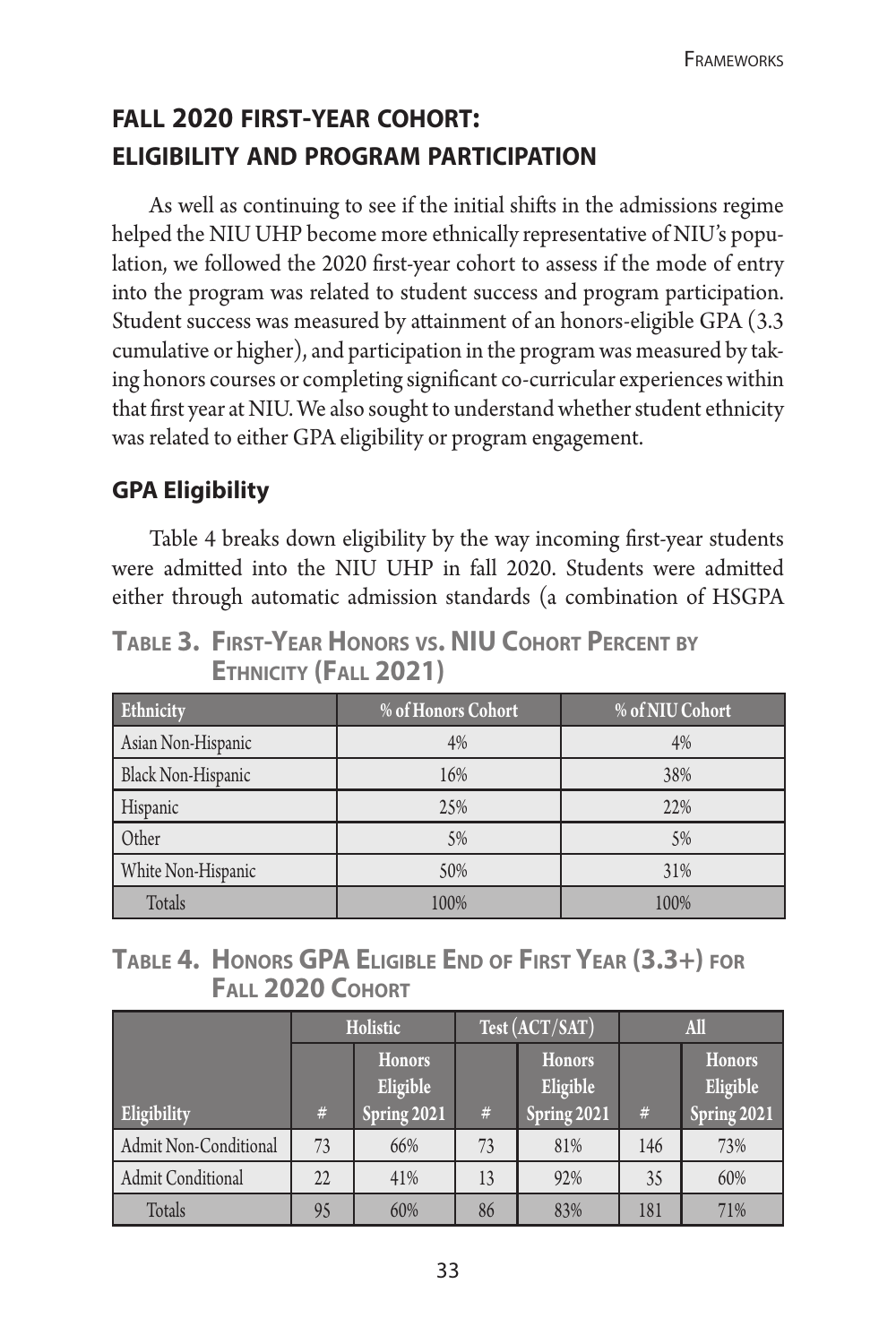#### Radasanu and Barker

and ACT/SAT results) or through holistic review. If students were admitted through the outgoing automatic admission criteria, their application was also assessed through the holistic review process. If applicants did not qualify via the automatic admission cutoffs and had a holistic score that was neither desirably high nor clearly low, they were admitted into a category we labeled "conditional" admission. Students in this latter category were admitted to the NIU UHP and did not know that they scored sub-optimally on their holistic review. These students were merely offered more outreach and resources through their first year in the program.

Students who qualified via test scores were more likely to be GPA-eligible at the end of the first year in the honors program than their holistic entry counterparts: 83% vs. 60% (Table 4). All entrants into the program who qualified via test scores also qualified via holistic review. However, a segment of the test-qualifying students scored in the conditional range on their holistic reviews; these 13 students were most likely to remain honors GPA-eligible after the first year, with 92% of them maintaining a 3.3 GPA or higher. The performance of this group of students was likely mediocre on their holistic review because they knew that they already qualified via automatic scores and did not exert much effort in completing the remainder of their applications; this is a unique circumstance that has no future relevance since all applications after 2020 have been assessed test-blind and through holistic review. For students who were admitted non-conditionally, the test-score-eligible students finished with stronger GPAs overall (81% honors GPA eligible) than those who entered holistically and would not have been eligible via test scores (66%). Students who were admitted conditionally and only qualified via holistic review had the worst GPA eligibility rates at 41%.

GPA eligibility sorted by ethnicity reveals some significant variations (Table 5). Of the 181-student cohort, 71% remained eligible after the first year, but Asian and White students were eligible at higher rates—77% and 79%, respectively—while the other groups ranged from 45% to 55% GPA-eligible.

The conditional holistic admission category provided some of the starkest bifurcations according to ethnicity. See Table 6 to recall the breakdown of students by ethnicity in the conditional holistic range with respect to whether they did or did not also qualify via standardized test scores (reproduced from Radasanu & Barker, 2021). Three quarters of the White students in this category qualified via test scores while three quarters of the Black students did not.

Focusing on the students who qualified only via conditional holistic review, where students from marginalized groups are overrepresented vis-àvis the overall NIU UHP entering class of 2020, we found a further disparity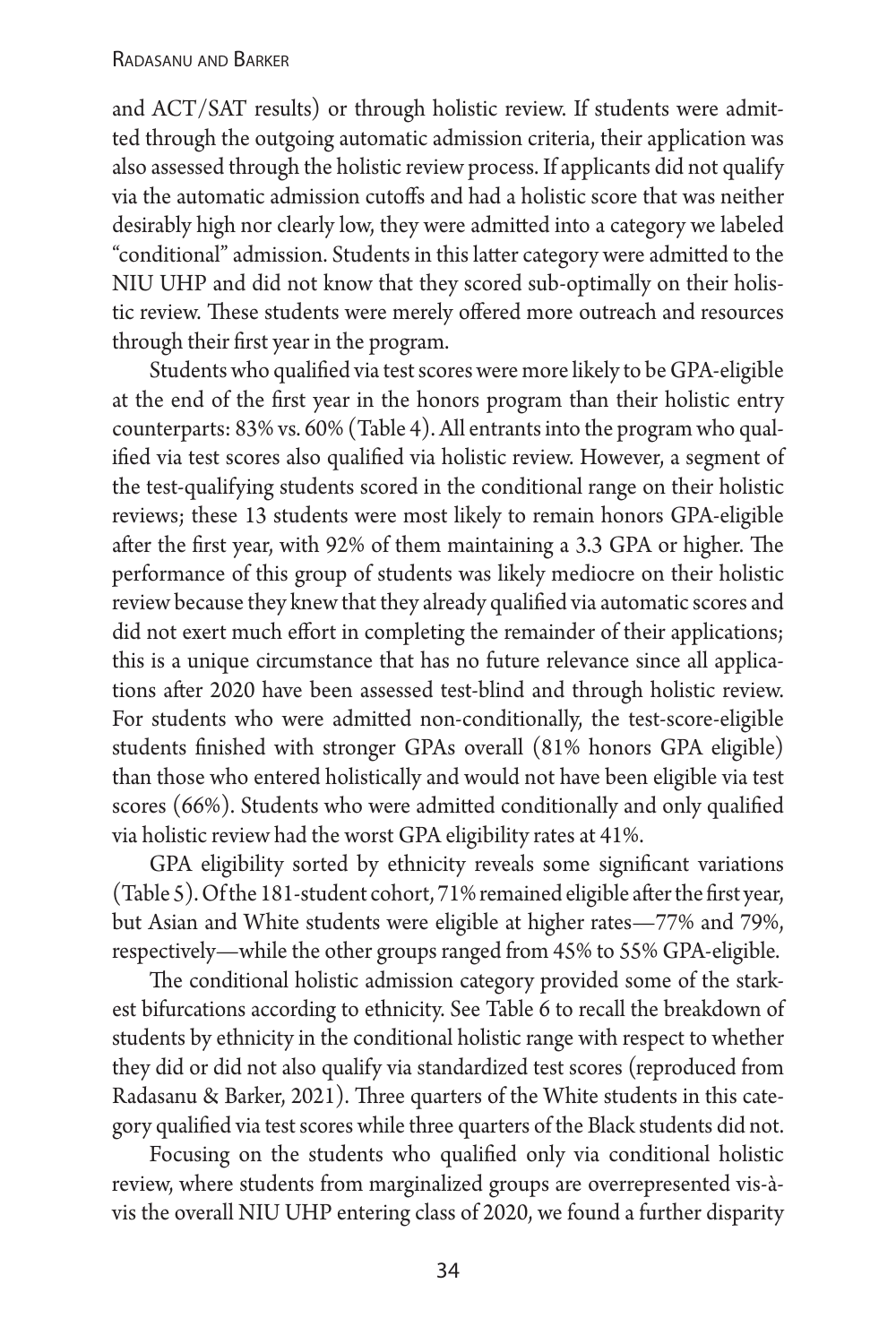in GPA eligibility after a year in the program (Table 5). With only 22 students in this group, disaggregated data renders very small numbers. Still, White and Asian students completed the year with an honors-eligible GPA at higher rates than Black and Hispanic students from this "at risk" honors group. Less than a third of the historically underserved minorities in this group sustained the minimum GPA required to remain in the program. Similarly, 31% of Pell-eligible students in this group remained honors-eligible while 56% of non-Pell-eligible students maintained a minimum honors GPA. This pattern continued with first-generation students, a third of whom had an honorseligible GPA after the first year as opposed to 50% of non-first-generation students. We found little gender disparity, with 40% of women and 43% of men in this conditional holistic admission group achieving an honors-eligible GPA after two semesters.

|                           |                              | <b>Conditional Holistic</b><br><b>Admitted Students</b><br><b>Full Cohort 2020</b> |                              |                              |
|---------------------------|------------------------------|------------------------------------------------------------------------------------|------------------------------|------------------------------|
| Ethnicity                 | Number of<br><b>Students</b> | % $3.3 + GPA$<br>Spring 2021                                                       | Number of<br><b>Students</b> | % $3.3 + GPA$<br>Spring 2021 |
| Asian Non-Hispanic        | 13                           | 77%                                                                                | 3                            | 67%                          |
| <b>Black Non-Hispanic</b> | 20                           | 55%                                                                                | $\mathsf{\hat{n}}$           | 33%                          |
| Hispanic                  | 25                           | 52%                                                                                |                              | 0%                           |
| Other                     | 11                           | 45%                                                                                | 3                            | 33%                          |
| White Non-Hispanic        | 112                          | 79%                                                                                | 8                            | 50%                          |
| Totals                    | 181                          | 71%                                                                                | 22                           | 41%                          |

**Table 5. GPA Eligibility by Ethnicity**

| TABLE 6. CONDITIONAL HOLISTIC ADMISSIONS INTO NIU UHP |  |
|-------------------------------------------------------|--|
| <b>IN FALL 2020</b>                                   |  |

|                    |       | Qualified via test | Did not qualify via test |     | <b>Total</b> |      |
|--------------------|-------|--------------------|--------------------------|-----|--------------|------|
| <b>Ethnicity</b>   | Count | %                  | Count                    | %   | Count        | %    |
| Asian Non-Hispanic |       | 57%                |                          | 43% |              | 100% |
| Black Non-Hispanic |       | 27%                | 8                        | 73% | 11           | 100% |
| Hispanic           |       | 60%                |                          | 40% |              | 100% |
| Other              |       | 75%                |                          | 25% |              | 100% |
| White Non-Hispanic | 23    | 72%                |                          | 28% | 32           | 100% |
| Totals             | 36    | 61%                | 23                       | 39% | 59           | 100% |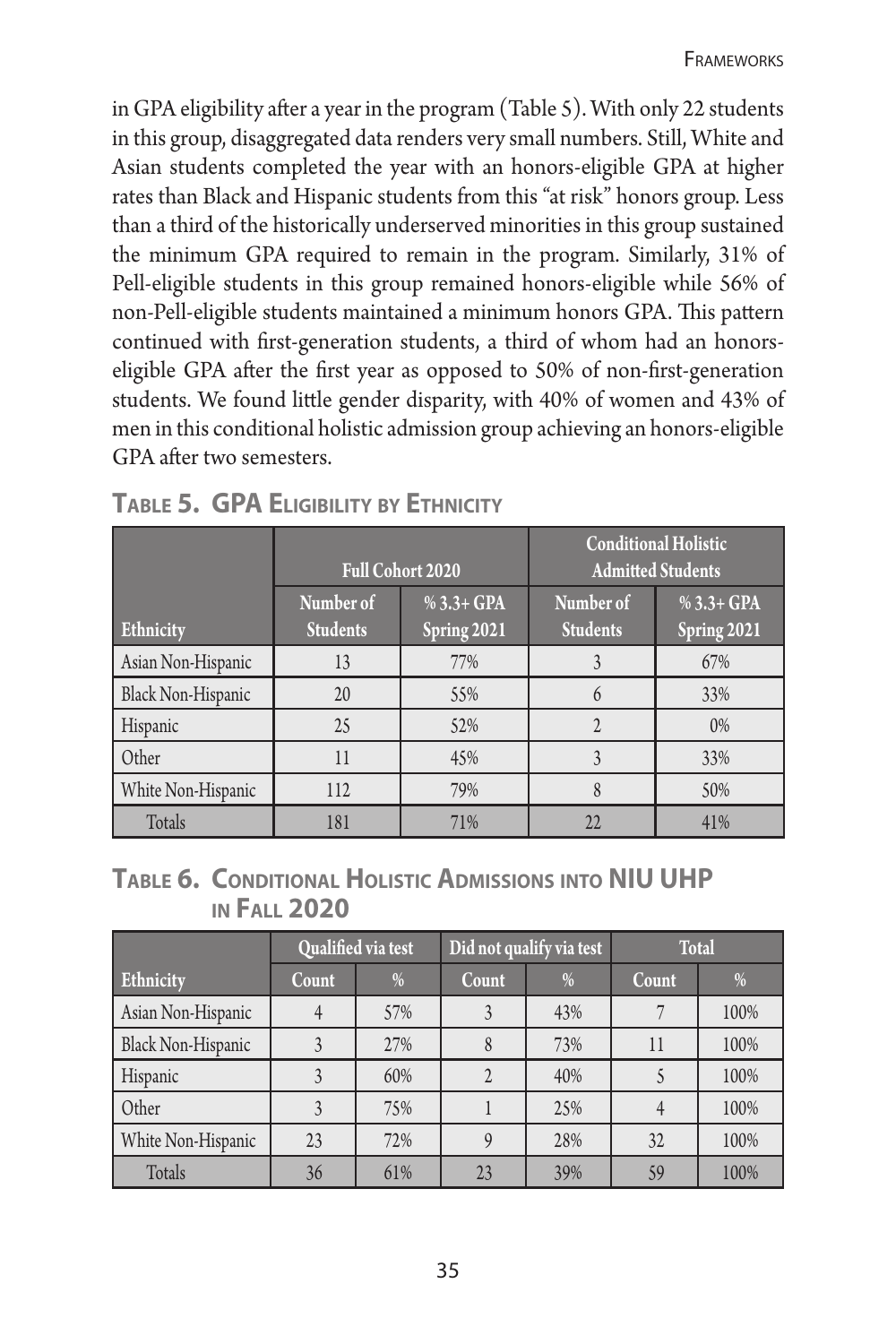#### **Honors Program Activity**

While students with higher test scores had an advantage in achieving honors-eligible GPAs after two semesters, the story is different when considering whether students were active in the honors program. Students are considered active in the program when they complete at least one honors course or approved co-curricular experience every year; if they fail to do so, they do not retain their honors program status even though they can reactivate their program activity at any time. While one honors course or activity is the annual minimum to stay in the program, students need to complete one to two requirements per year to stay on track to graduate with the University Honors designation. Students must complete a combination of 12 honors courses and experiences to graduate with Full University Honors. We looked only at whether students in the incoming honors cohort of 2020 successfully completed at least one honors course or co-curricular experience during the first year, which would make them eligible to continue in the program.

Students admitted holistically rather than through test scores were more likely to have completed at least one honors course or experience in academic year 2020–2021 (Table 7). While close, the holistically admitted students (across conditional and non-conditional categories) were slightly more likely to take advantage of the program in this first year (58% versus 53%). Those who were admitted nonconditionally, in both categories, were more likely to earn honors credit than students who were assessed as conditional, showing that the rubric is somewhat meaningful (Tables 8 and 9). The least likely group to participate in the program were those who had qualifying standardized test scores but a lower score on the holistic review such that they were conditional on that measure. Recall that this group (albeit small: 13 students) had the highest GPA-eligibility rate of any group at 92%, but only 38% of them participated in the program.

Having approximately 40% of the first-year entering class fail to complete any honors activities during two semesters is far from ideal and not characteristic of the usual program patterns. This failure rate may well be a COVID-19 effect and is surely not the new admission practice given that, as hoped for at implementation, holistic review helps identify students who are more likely to be active once joining the program. An intersection of inactivity and ineligibility needs to be addressed: 41% (33 out of 80) of the students who earned no honors credit were also ineligible to be in the NIU UHP with respect to GPA requirements.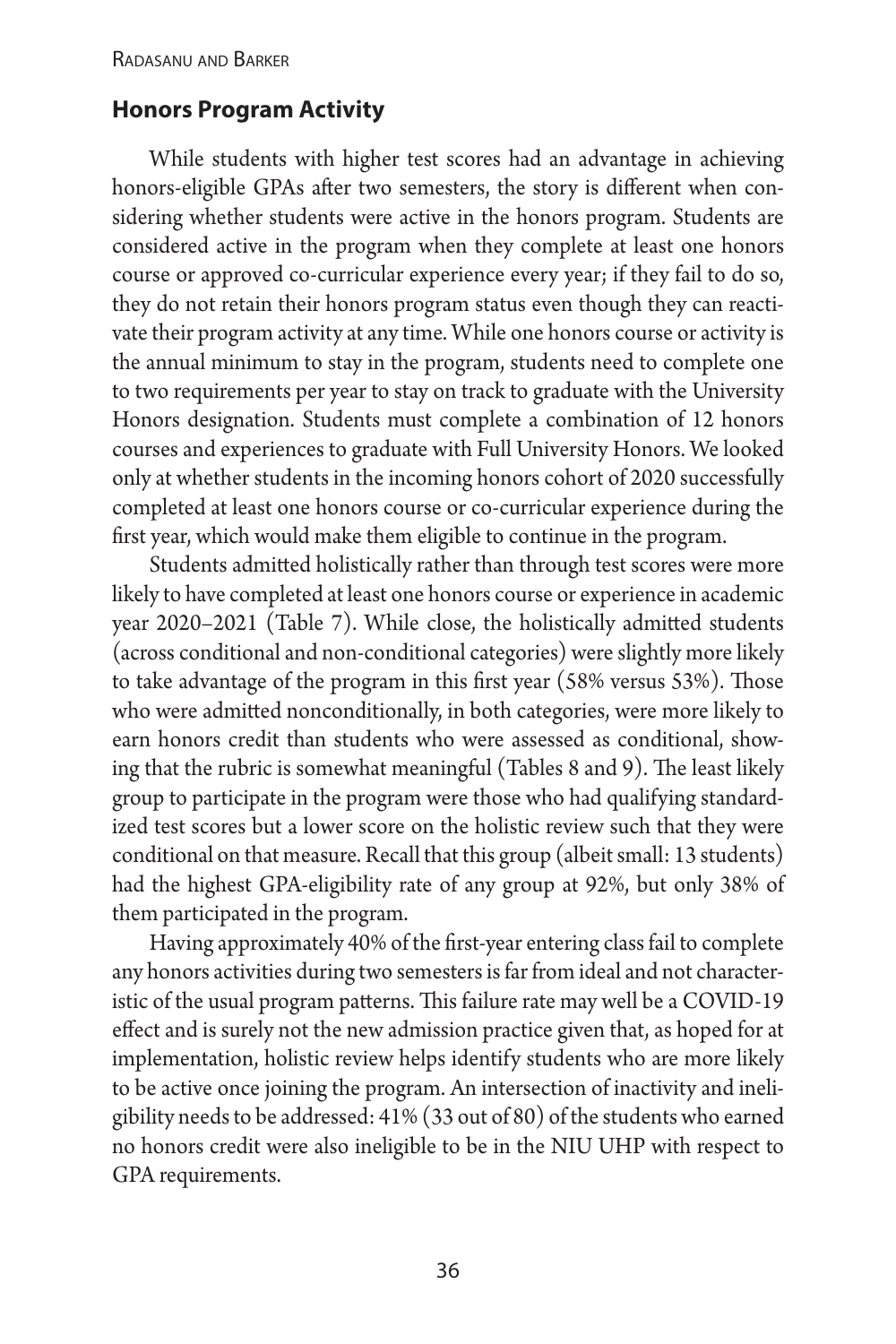We found no significant disparity among ethnicities regarding who is or is not active in the program (Table 10). White students, who represent 62% of the cohort, are proportionally somewhat underrepresented among the group of students who earned no honors credit in their first year at NIU (56%). If, however, we consider the breakdown of students who completed at least one honors course and one co-curricular experience, White students are heavily overrepresented; they make up 62% of the cohort and 76% of the students who achieved at least one of each kind of honors-worthy experience (Table 11). Another observation is that White students completed proportionally

### **Table 7. All Admitted**

| <b>Student Activity</b>                               | Holistic | $\%$ | Test | %    |
|-------------------------------------------------------|----------|------|------|------|
| Earned no honors credit                               | 40       | 42%  | 40   | 47%  |
| Completed at least one course or experience in honors | 55       | 58%  | 46   | 53%  |
| Totals                                                | 95       | 100% | 86   | 100% |

# **Table 8. Admitted (Non-Conditional)**

| <b>Student Activity</b>                               | Holistic | %    | <b>Test</b> | %    |
|-------------------------------------------------------|----------|------|-------------|------|
| Earned no honors credit                               | 28       | 38%  | 32          | 44%  |
| Completed at least one course or experience in honors | 45       | 62%  | 4           | 56%  |
| Totals                                                | 73       | 100% | 72          | 100% |

# **Table 9. Admitted (Conditional)**

| <b>Student Activity</b>                               | Holistic | $\frac{0}{0}$ | <b>Test</b> | $\frac{0}{0}$ |
|-------------------------------------------------------|----------|---------------|-------------|---------------|
| Earned no honors credit                               |          | 5.5%          |             | 62%           |
| Completed at least one course or experience in honors | 10       | 4.5%          |             | 38%           |
| <b>Totals</b>                                         | 22       | 100%          |             | 100%          |

### **Table 10. Honors Inactive by Ethnicity**

| Ethnicity          |    | <b>No Honors Credit</b> | Fall 2020 Cohort |      |  |
|--------------------|----|-------------------------|------------------|------|--|
| Asian Non-Hispanic |    | 8%                      | 13               | 7%   |  |
| Black Non-Hispanic | 10 | 13%                     | 20               | 11%  |  |
| <b>Hispanic</b>    |    | 15%                     | 25               | 14%  |  |
| Other              |    | 9%                      | П                | 6%   |  |
| White Non-Hispanic |    | 56%                     | 112              | 62%  |  |
| Totals             |    | 100%                    |                  | 100% |  |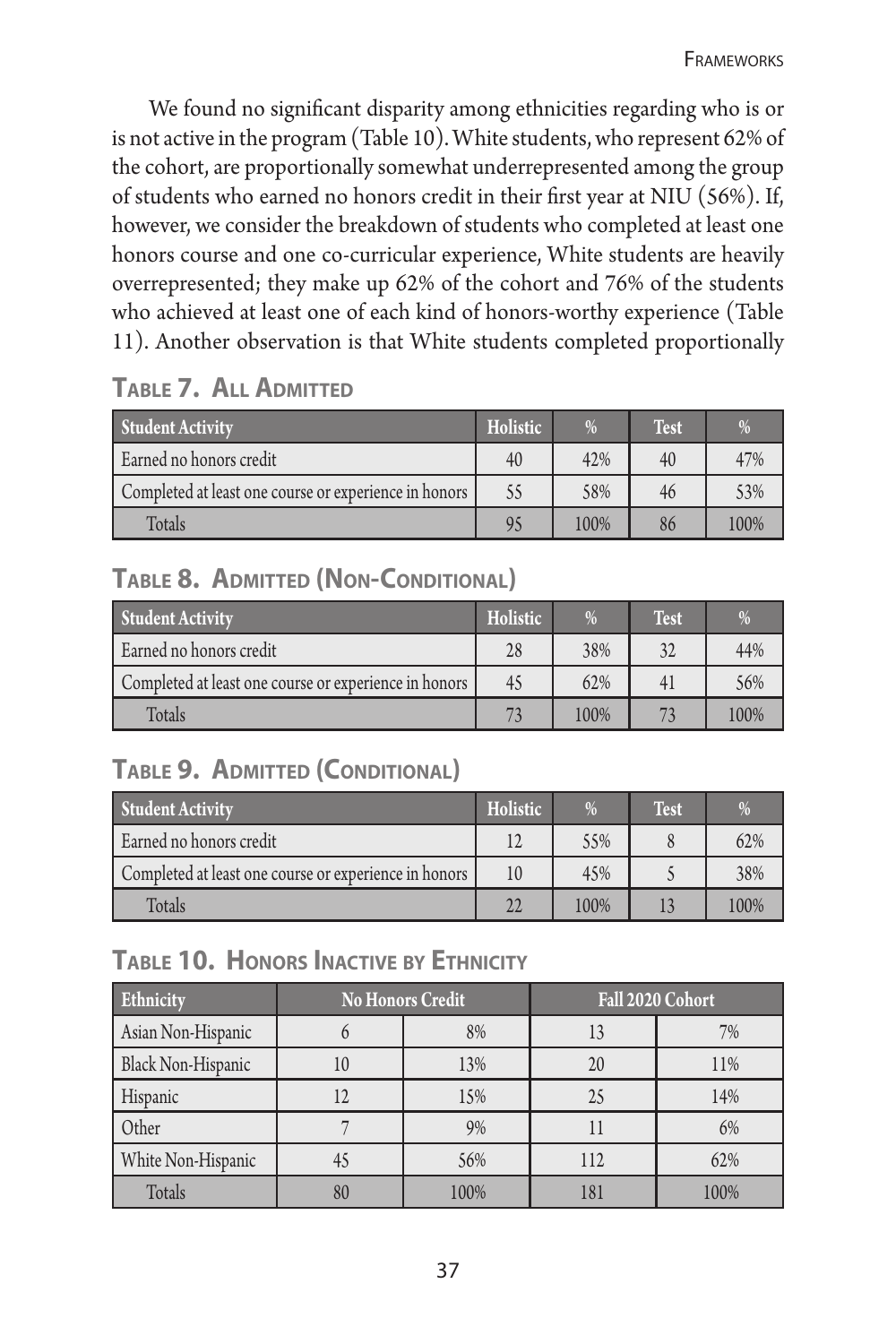#### Radasanu and Barker

more co-curricular experiences than their non-White counterparts. Students in general were three times more likely to take a course than complete a cocurricular experience, which may be related to COVID-19 limitations as well as the fact that, although graduating with honors requires students to do both, they need to complete more courses than co-curricular experiences. Very few students who identified as either Hispanic or Black completed co-curricular experiences: 7 total out of 45 who completed co-curriculars (Table 11).

# **assessing the efficacy of the new admissions rubric**

#### **Evaluating the Initial Holistic Review Rubric**

As we showed in the first part of this study last year (Radasanu & Barker, 2021), the admission rubric launched in the 2019–2020 recruitment year attempted to capture several measures of academic preparedness and level of interest in the program on a scale from  $0-3$  (Table 12). To evaluate the efficacy of the different honors admission measures, a logistic regression analysis was performed to predict honors eligibility (cumulative GPA of 3.3 or greater) at the conclusion of the students' second semester. The predictor variables were high school GPA (HSGPA), the number of AP credits, freshmen essay writing style, freshmen essay writing content, and the number of self-reported high school extracurricular activities. The  $\mathbb{R}^2$  estimates ranged from 0.113 (Cox & Snell) and 0.161 (Nagelkerke). The results of this analysis are presented in Table 13. Of the five predictor variables, only two were significant predictors of honors eligibility: high school GPA and high school extracurricular activities ( $p < 0.05$ ). No other predictor approached significance. These results demonstrate that students who had a history of academic rigor as well as an

| Ethnicity                 |    | <b>No Honors</b><br><b>Credit</b> | Only<br>Co-Curricular |      | <b>Only Honors</b><br><b>Classes</b> |      | <b>Both Classes</b><br>Co-Curriculars |      | <b>Total Cohort</b><br><b>Breakdown</b> |      |
|---------------------------|----|-----------------------------------|-----------------------|------|--------------------------------------|------|---------------------------------------|------|-----------------------------------------|------|
| Asian Non-Hispanic        | 6  | 8%                                |                       | 6%   | 3                                    | 5%   | 3                                     | 10%  | 13                                      | 7%   |
| <b>Black Non-Hispanic</b> | 10 | 13%                               | $\overline{2}$        | 12%  | 6                                    | 11%  | $\overline{2}$                        | 7%   | 20                                      | 11%  |
| Hispanic                  | 12 | 15%                               | $\overline{2}$        | 12%  | 10                                   | 18%  |                                       | 3%   | 25                                      | 14%  |
| Other                     | 7  | 9%                                | $\theta$              | 0%   | 3                                    | 5%   |                                       | 2%   | 11                                      | 6%   |
| White Non-Hispanic        | 45 | 56%                               | 12                    | 71%  | 33                                   | 60%  | 22                                    | 76%  | 112                                     | 62%  |
| Totals                    | 80 | 100%                              | 17                    | 100% | 55                                   | 100% | 29                                    | 100% | 181                                     | 100% |

| <b>TABLE 11. HONORS CREDIT BY ETHNICITY</b> |  |  |
|---------------------------------------------|--|--|
|---------------------------------------------|--|--|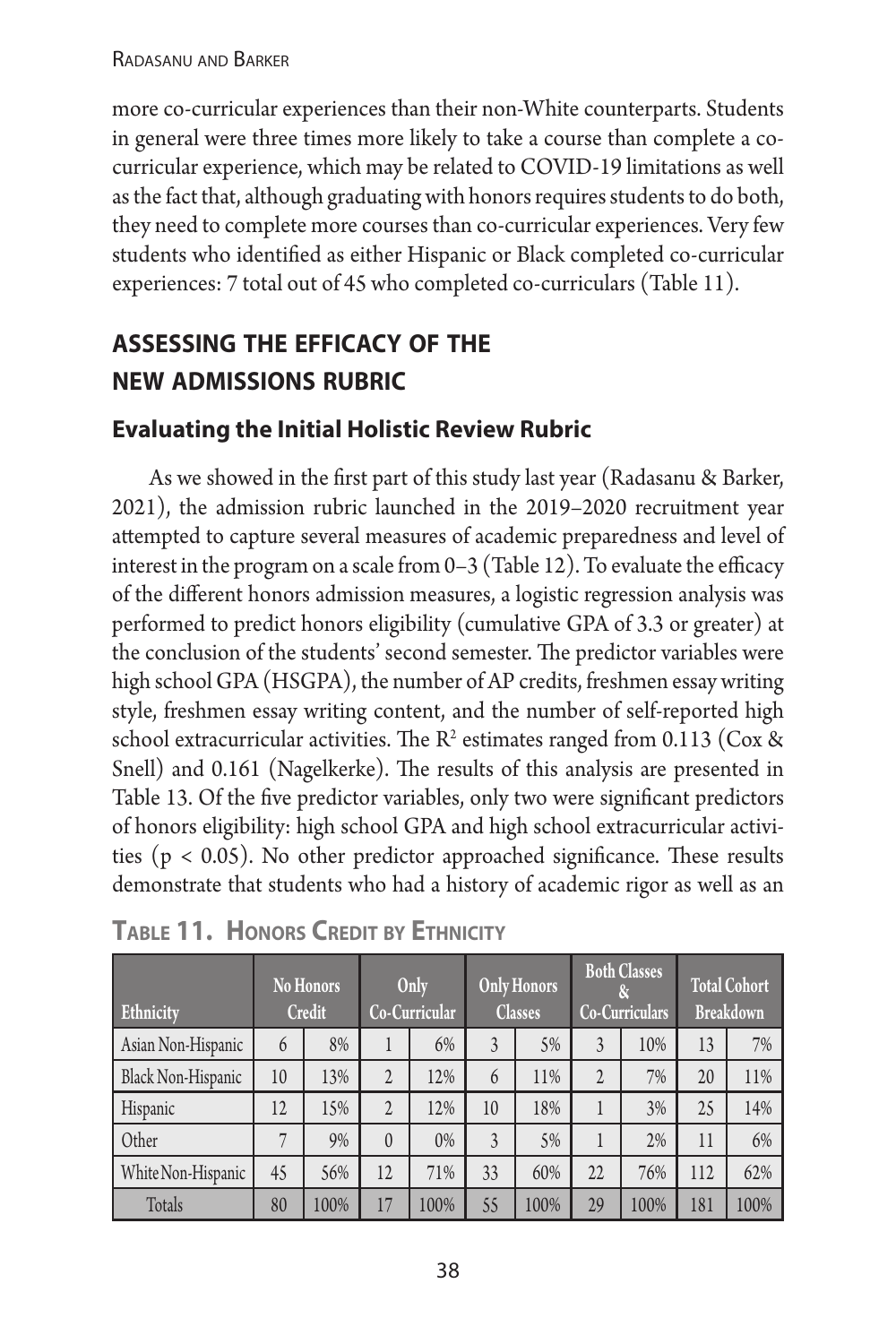interest and willingness to be involved in non-academic activities were much more likely to remain honors eligible than those who did not.

## **Revising Holistic Review Rubric**

Based on our analysis of the predictive successes and failures of the initial rubric, updates were made for the following admissions cycle (Table 14). HSGPA remained 50% of the rubric score (Table 14). In line with research, HSGPA was a fruitful predictor of college GPA after the first year (see Savage, 2019, for a summary of the literature). With respect to the AP measure, we had a concern about equity even when establishing it in the initial rubric (Radasanu & Barker, 2021, p. 49). As access to AP courses and exams is not universal, it

| <b>Measure</b>                                | Weight | Rationale                                                                                                                                                                                        |
|-----------------------------------------------|--------|--------------------------------------------------------------------------------------------------------------------------------------------------------------------------------------------------|
| <b>HSGPA</b>                                  | 50%    | Academic record/preparedness                                                                                                                                                                     |
| AP credits/classes                            | 10%    | Academic record/preparedness                                                                                                                                                                     |
| <b>Essay of Interest (content)</b>            | 10%    | Commitment or interest in honor education                                                                                                                                                        |
| <b>Essay of Interest (style)</b>              | 10%    | Example of academic preparedness with respect to written<br>communication                                                                                                                        |
| Engagement Record/<br><b>Work Commitments</b> | 20%    | Involvement preparedness/record (co- and extra-curricular<br>engagement, leadership experiences, meaningful respon-<br>sibilities outside of academics, including work and major<br>obligations) |

**Table 12. Honors Admission Rubric (Inaugurated 2019–2020)**

### **Table 13. Variables in the Equation**

|                     |                                          | B         | S.E.  | Wald   | df | Sig. | Exp(B) |
|---------------------|------------------------------------------|-----------|-------|--------|----|------|--------|
| Step 1 <sup>a</sup> | <b>HSGPA</b>                             | 4.068     | 1.179 | 11.898 |    | .001 | 58.428 |
|                     | AP Credits                               | $-0.062$  | .200  | .096   |    | .757 | .940   |
|                     | Freshman Essay<br>Writing Style          | .187      | .408  | .211   |    | .646 | 1.206  |
|                     | Freshman Essay<br><b>Writing Content</b> | $-.120$   | .418  | .083   | 1  | .773 | .887   |
|                     | Extracurricular<br>Activities            | .670      | .209  | 10.256 |    | .001 | 1.954  |
|                     | Constant                                 | $-16.658$ | 4.718 | 12.467 |    | .000 | .000   |

a Variable(s) entered on Step 1: HSGPA, AP Credits, Freshman Essay Writing Style, Freshman Essay Writing Content, and Extracurricular Activities.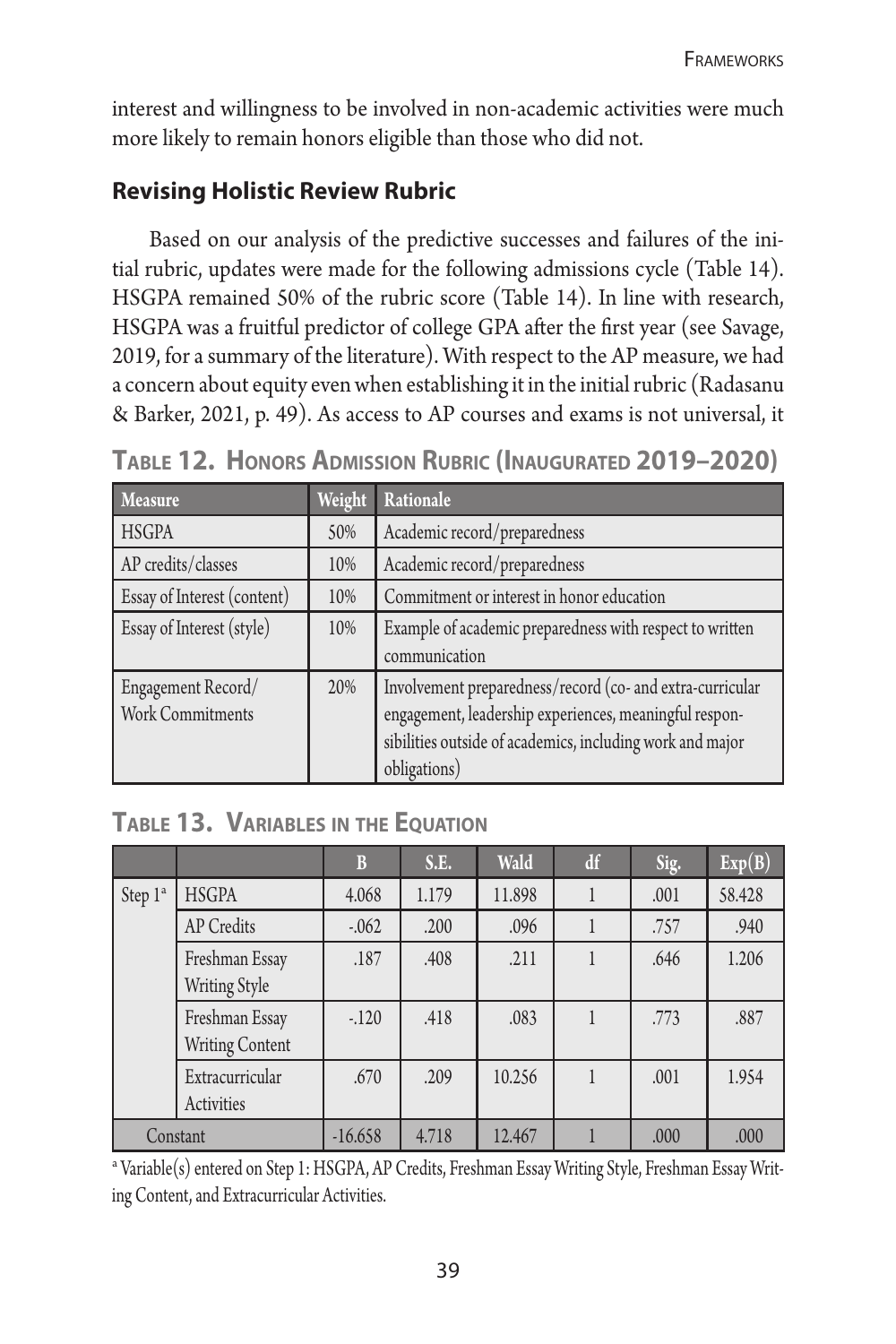may signal high school resources more than academic preparedness and thus may privilege White and Asian students over Black and Hispanic students. White and Asian students in this 2020 cohort scored marginally better than Black and Hispanic students in the same cohort: 1.308 and 1.259 on average on a scale from 0–3 for White and Asian students, respectively, as opposed to Black and Hispanic students, who scored an average of 1.0 and 0.909 respectively on the same scale. Most applicants had some exposure to AP courses, but few took more than two courses and almost none passed AP exams.

Rather than simply giving up on a way to capture applicants' enriched course or academic experiences, we decided to do so in a different manner, hoping that the revision would provide more meaningful data and avoid disadvantaging students whose high schools provided fewer enrichment opportunities. In the revised application, students are asked to identify if they have had experience with one or more of the ensuing options: 1) AP courses, 2) AP exams, 3) dual credit courses, 4) college courses, 5) other enriched courses, and 6) other examples they wish to add. In a follow-up question, they are then asked the following:

Please choose one of the enriched educational experiences and describe how you learned or benefited from it. If your high school didn't provide these experiences or there are other reasons you were not able to participate in them, please describe these circumstances and feel free to describe any experience that was meaningful to you, and made you want to prioritize your educational growth.

This approach captures varied experiences and makes space for students to describe unique ways in which they took advantage of their educational

| <b>Measure</b>                                            | Weight | Rationale                                                                                                                                                                                        |
|-----------------------------------------------------------|--------|--------------------------------------------------------------------------------------------------------------------------------------------------------------------------------------------------|
| <b>HSGPA</b>                                              | 50%    | Academic record/preparedness                                                                                                                                                                     |
| Short Answer on any kind of<br>enriched course experience | 10%    | Academic record/preparedness                                                                                                                                                                     |
| Essay of Interest (content)                               | 10%    | Commitment or interest in honor education                                                                                                                                                        |
| Co/Extracurricular/Work<br>Commitments                    | 25%    | Involvement preparedness/record (co- and extra-curricular<br>engagement, leadership experiences, meaningful respon-<br>sibilities outside of academics, including work and major<br>obligations) |
| Community Engagement                                      | 5%     | Sense of community/civic responsibility                                                                                                                                                          |

**Table 14. Revised Honors Admission Rubric (Updated for 2021–2022)**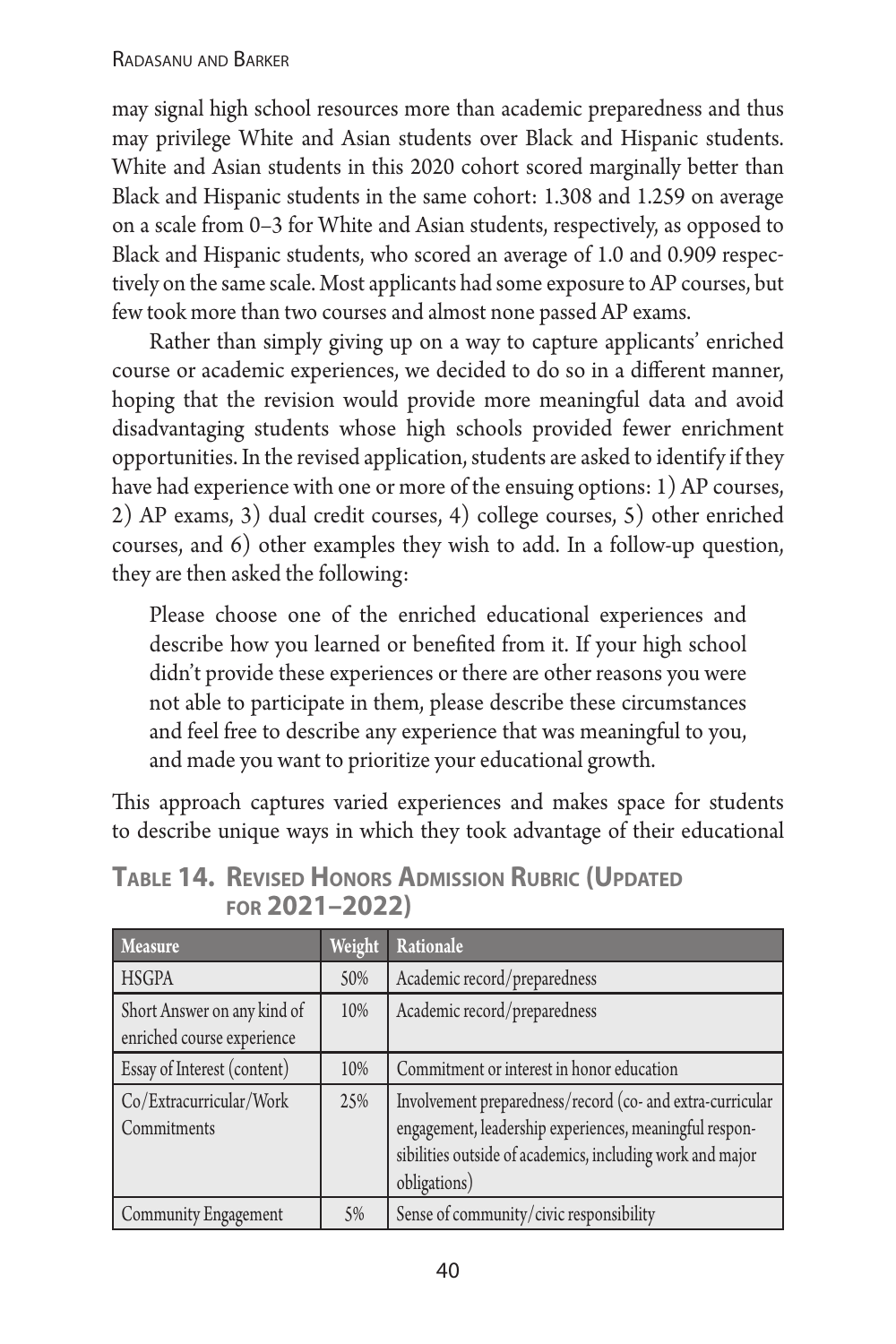settings or perhaps were unable to for a variety of reasons. Additionally, the quality of applicants' reflections takes priority over the number of courses they did or did not take, likely providing a better measure of their interest in and suitability for an honors educational setting.

While the essay of interest did not offer any predictive value with respect to GPA eligibility, it remains a component of the rubric as it is still important that applicants provide a thoughtful account of their interest in the program. Going forward, however, essay style is not considered; thus, the essay now counts for 10% rather than 20% of the overall score. In addition to the lack of correlation with academic success, the two essay components—content and style—offered no variation and therefore seemed to measure the same thing.

For this revised rubric, the engagement record component of the rubric went from 20% to 25% of the overall score to reflect the fact that it offers some predictive value of academic success and involvement. In the initial version of the rubric, this measure combined extracurricular activities, leadership experience, work responsibilities, and community service. In essence, if students dedicated time to any one or more of these, they scored well. Going forward, we thought it would be useful to disaggregate some of these different strands. For the engagement record, students are now scored on extracurricular activities separately from work experiences and major responsibilities. When the initial rubric was implemented, we recognized that some students do not have the luxury to devote much time to extracurricular activities because of the need to work or other responsibilities or resource limitations that make extracurricular activities prohibitive. With the updated rubric, we continue to recognize this fact, but we score each separately (extracurricular involvement and work responsibilities) and take the higher of the two scores. This way, we can collect more precise data about what kind of involvement and what sorts of responsibilities have a predictive effect on GPA and program activity and, eventually, completion as longitudinal data accumulates.

We pulled out community engagement from the engagement measure. It now represents its own category and is 5% of the overall score. This category seems separate from the overall co-curricular engagement that we are measuring but nevertheless important since community involvement and volunteerism reflect the NIU UHP's values.

#### **discussion and conclusion**

While it is encouraging to see further evidence that removing standardized test scores from the admission process can help diversify honors applicant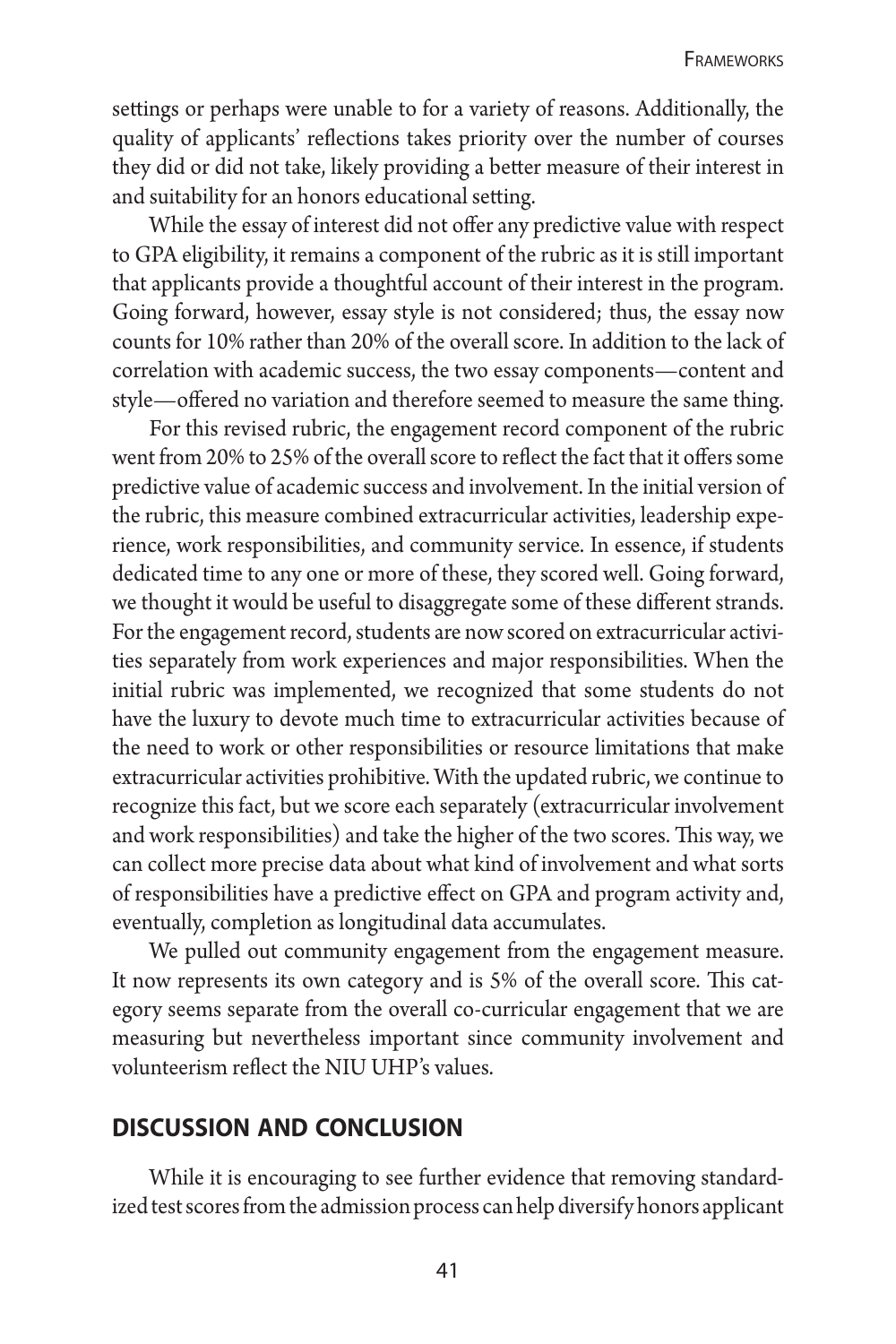#### Radasanu and Barker

pools and cohorts, it is sobering to note how much more work needs to be done to avoid remaining equity gaps in honors eligibility. In addition, this study shines a light on the importance of continuing to consider what signifies success within an honors program or college.

Of students who were admitted holistically for fall 2020, 34% failed to achieve an honors-eligible GPA after one year in the program, and 59% of holistically admitted students who were flagged as "conditional" also failed to meet that goal (Table 4), leaving us to wonder if this is a failure of holistic review and if standardized test scores provide valuable guidance and should not be discarded. However, while holistic review rubrics ought to be examined and fine-tuned continually, as we did after one year of using a provisional rubric, it should not be assessed based on how many people fail to maintain honors eligibility. Ninety-five students who would not have had the opportunity to benefit from honors resources during their first year did so because of holistic review that took their excellent HSGPAs into account as well as other important developmental activities. Of these 95 students, 57 of them did in fact secure an NIU GPA of 3.3 or higher.

Retention within honors is significant so that students can meet their own goals and profit from the additional resources available in an honors environment, but it is equally important that honors programs help their institutions with retention and degree completion rates (Kelly, 2013). Of the 181 who enrolled in the NIU UHP in fall 2020, 93% were retained in good standing, with only a slight decrease (81%) among those who did not remain honors GPA-eligible. The overall institutional retention rate was about 25 points lower than the former and 15 points lower than the latter.

In addition to the benefits that participation in honors programs provides to students who may or may not remain involved in and eligible for the program, we should acknowledge the intrinsic benefits of diverse student populations in such programs (Cognard-Black & Spisak, 2021, p. 109). Honors programs typically aim to provide breadth and to support curiosity and educational entrepreneurship. When students come from similar backgrounds, these sorts of holistic educational aims are not well served. The issue is not that student excellence should be juxtaposed or placed in opposition to inclusion; rather, what matters is the diverse human experiences that provide institutions of higher learning the ability to foster inclusive excellence. It should not be a surprise that, in the short-term, students who had the resources and opportunities that led to higher standardized test scores also ended up with higher GPAs after two semesters, especially in the middle of a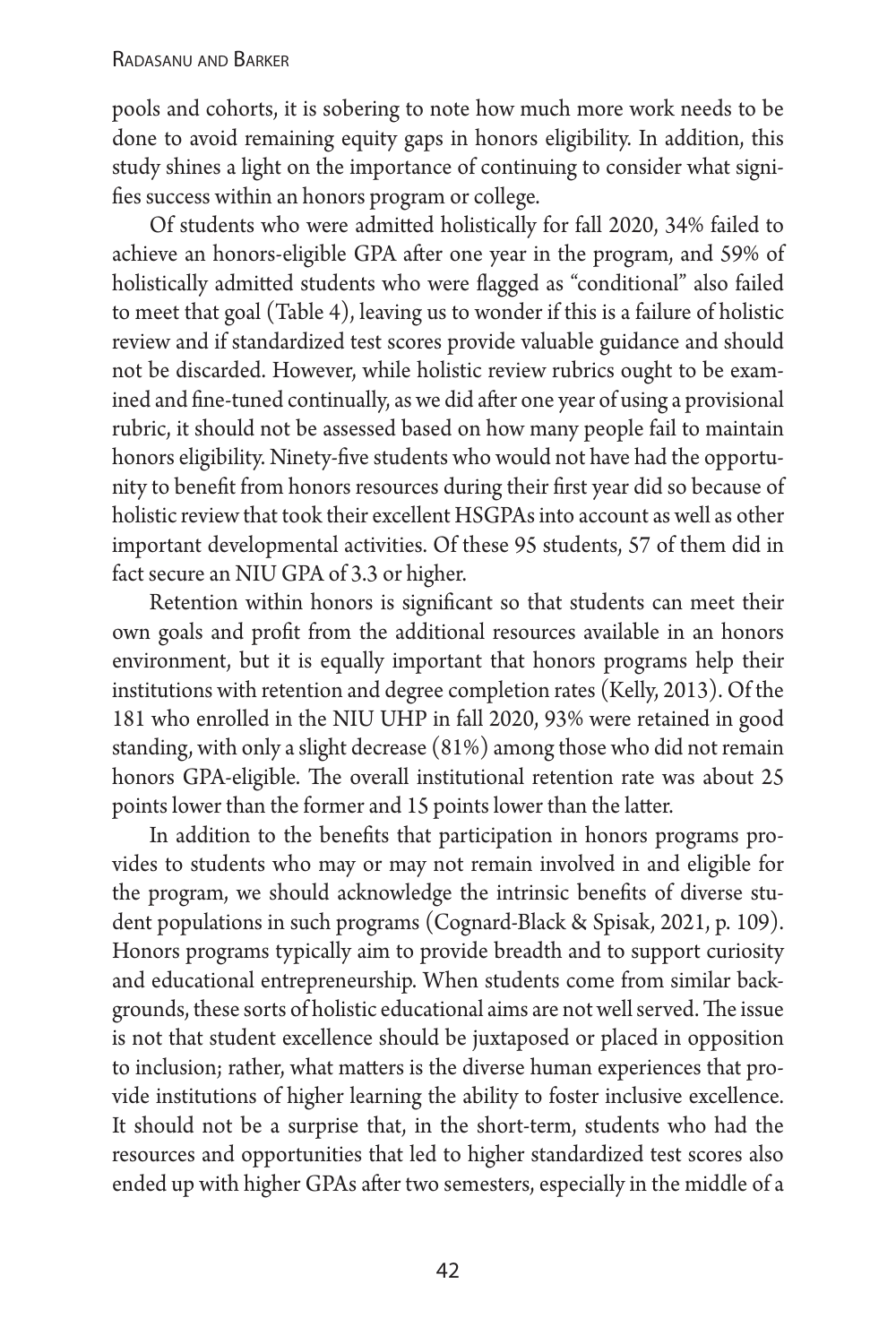pandemic where online learning required students to have technological and living environments conducive to succeeding in these circumstances.

The sort of study undertaken here provides an example of how data-driven policy changes are a necessary component of honors program management. One possibly surprising finding was the equity gap among the fall 2020 firstyear honors cohort in taking advantage of co-curricular programming. The NIU UHP requires that a number of these experiences be completed to qualify for graduation with honors distinction. Four students who identified as Black (out of 20 in the cohort) and three students who identified as Hispanic (out of 25 in the cohort) completed co-curricular experiences. However, in the engagement scores on the admission rubric for the fall 2020 cohort, Black students scored on average 1.64 on a scale of 0–3 and Hispanic students scored 2.60. White students scored on average 2.21. Hispanic students scored higher than any another group, while Black students scored lowest (just lower than Asian students at 1.71). Since the original rubric did not distinguish between students who scored well on engagement due to co-curricular involvement and work/family responsibilities, we cannot tell if Black and/or Hispanic students tended to score well due to one or the other. The new rubric will be able to distinguish between these two sorts of engagement. In any case, what emerged in the first year in the honors program was a real disparity by ethnicity among students who could or did take advantage of co-curricular programming. We need to discover the cause, diminish barriers where these are found, and determine whether program requirements need to be revisited to avoid inflicting unintentional harm on underrepresented students.

The two-year study that gave rise to this and the previous article on changing the admissions protocols in the NIU UHP stands to reinforce the importance of ongoing review of program practices. The changes to the rubric will be assessed, as was the first iteration of the mechanism, and as the incoming cohorts of students are more diverse, the ongoing review of program requirements and supports is a priority. In the case of the NIU UHP, we have already made program changes that we hope will prove useful to diminishing the equity gaps for students from underserved communities. For a start, we have ratcheted up the first-year mentorship program and continue to evolve peer mentoring in the program to help foster important connections and support structures. We have established a burgeoning student group (Honors Advocacy Initiative) to provide administrators with input on inclusive practices to ensure that the program is welcoming to all. Our honors curriculum is increasingly responsive to social justice issues that affect the lives